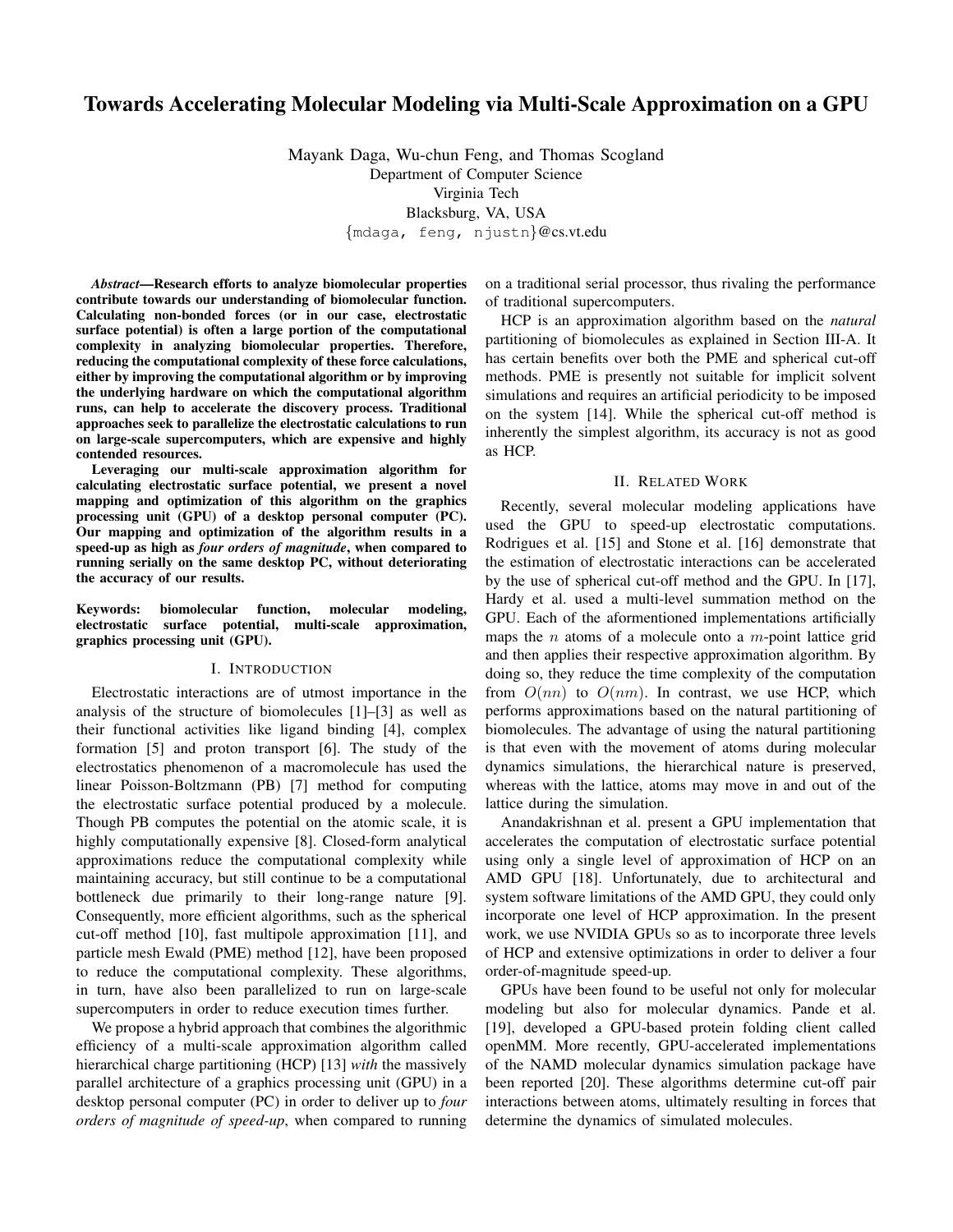

Fig. 1. Example of Natural Partitioning in Biomolecules

# III. BACKGROUND

Here we discuss the methods that we used to compute the electrostatic surface potential of a molecule as well as the architecture of the GPU used in our experiments.

## *A. Electrostatics and Hierarchical Charge Partitioning*

We use an Analytic Linearized Poisson-Boltzmann (ALPB) [21] model to perform the electrostatic computations. Equation (1) computes the electrostatic potential at a point on the surface of the molecule due to a single point charge, *q*. The potential at each vertex on the surface can be computed as the summation of the potentials generated by all charges in the system. If there are  $P$  vertices, the total surface potential can be found as the summation of the potential at each vertex. Gordon et al. analyze the effect of salts in the solvent and assess the accuracy of said model [9].

$$
\phi_i^{outside} = \frac{q_i}{\epsilon_{in}} \frac{1}{(1 + \alpha \frac{\epsilon_{in}}{\epsilon_{out}})} \left[ \frac{1 + \alpha}{d_i} - \frac{\alpha (1 - \frac{\epsilon_{in}}{\epsilon_{out}})}{r} \right] \tag{1}
$$

Computing the potential at  $P$  vertex points on the surface results in a time complexity of  $O(NP)$  where N is the number of atoms in the molecule. To reduce the time complexity, we apply an approximation algorithm called hierarchical charge partitioning (HCP), which reduces the upper bound of computation to  $O(P \log N)$ .

HCP strives to accelerate electrostatic computations via the natural partitioning of biomolecules into their constituent components. As shown in Figure 1, a biomolecule can be viewed as being made up of a number of molecular complexes, which consist of a number of strands, which then consist of nucleotide residues. Atoms belong to the lowest level in this hierarchy. Each level in the hierarchy corresponds to an incremental level of approximation that can be applied.

Each constituent component, i.e., complex, strand and residue, is approximated by fewer point charges and the electrostatic effect due to distant components is calculated using these point charges instead of all the atoms present in that component, thereby reducing the total number of computations to be performed.

| Algorithm: HCP                                         |
|--------------------------------------------------------|
| for $v = 0$ to #Vertices do                            |
| for $c = 0$ to #Complexes do                           |
| <b>if</b> (dist(v, c) $>=$ 3rd threshold) <b>then</b>  |
| potential $+=$ calcPotential(v, c)                     |
| else                                                   |
| for $s = 0$ to #Strands in c do                        |
| <b>if</b> (dist(v, s) $>=$ 2nd threshold) <b>then</b>  |
| potential $+=$ calcPotential(v, s)                     |
| else                                                   |
| for $r = 0$ to #Residues in s do                       |
| <b>if</b> (dist(v, r) $>$ = 1st threshold) <b>then</b> |
| potential $+=$ calcPotential(v, r)                     |
| else                                                   |
| for $a = 0$ to #Atoms in r do                          |
| potential $+=$ calcPotential(v, a)                     |

The decision to use the exact charges or the approximate charge of the component is made by comparing the distance between the vertex in consideration and the component as shown in the HCP algorithm. If the distance is greater than the threshold for that level, then the approximate charge is used.

#### *B. GPU Architecture and Programming Interface*

Originally, the GPU was dedicated hardware to perform graphics routines extraordinarily fast. In recent years however, the GPU architecture has evolved into a general-purpose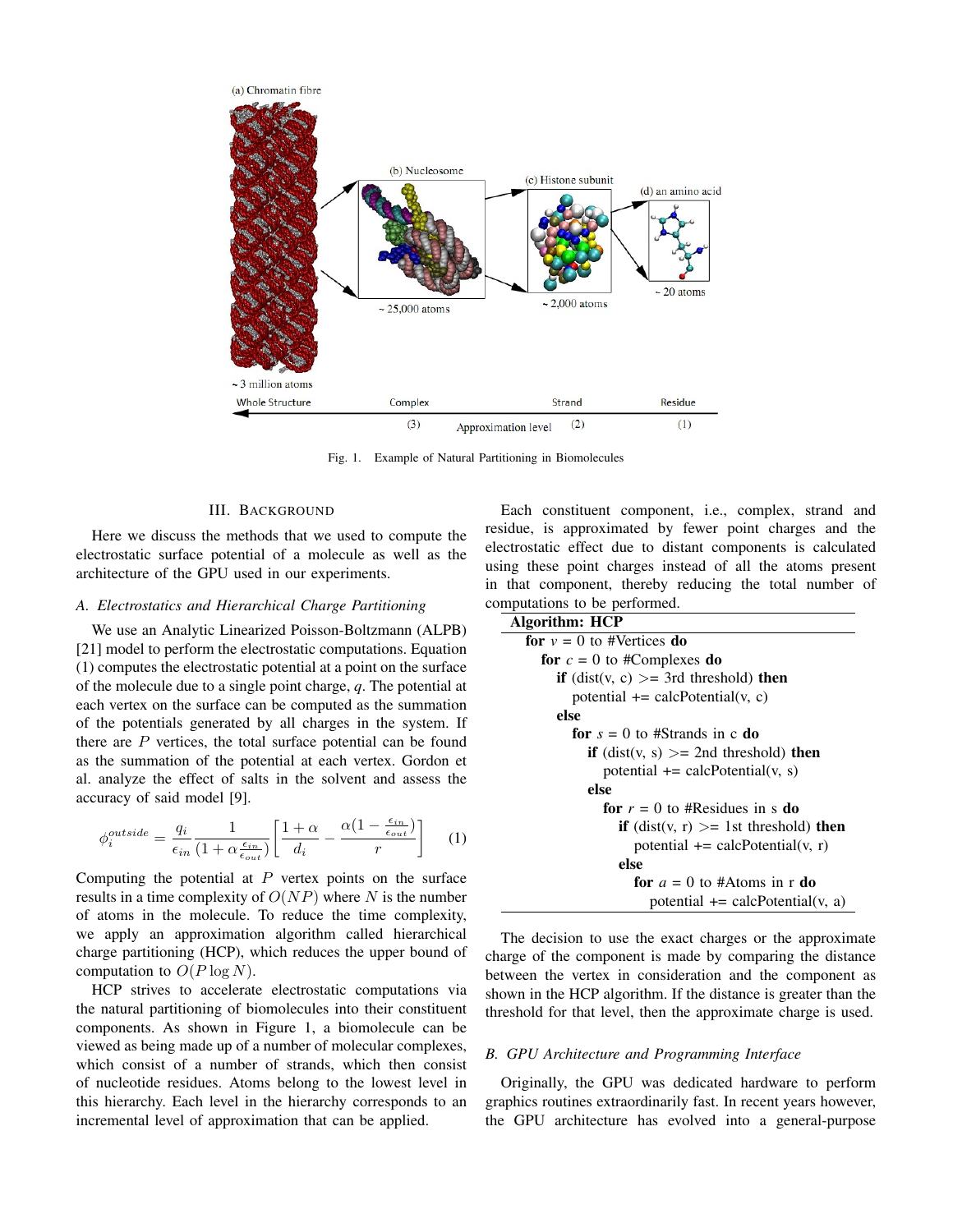

Fig. 2. Mapping of HCP onto a GPU

processor enabling programming models such as the Compute Unified Device Architecture (CUDA) for NVIDIA GPUs.

Data-parallel computations such as the electrostatic surface potential are ideally suited for the GPU. However, given that the GPU has more transistors devoted to such computations than for caching and managing control flow, memory accesses and divergent branches can be particularly expensive on the GPU. Thus, a key aspect of GPU programming is to hide the latency of memory accesses with computation via massive multi-threading. The GPU allows thousands of threads to be initiated such that when one thread is waiting on a memory access, other threads can perform meaningful computations.

A key architectural feature of NVIDIA GPUs is its memory hierarchy. For example, in a GT200 GPU, each streaming multiprocessor (SM) possesses a set of 32-bit registers and shared memory, both located on-chip. In addition, the GPU has a read-only constant cache. Finally, the GPU device memory consists of thread  $local<sup>1</sup>$  and global memory, both of which reside off-chip.

CUDA provides a C-like language with an application programming interface (API) for the NVIDIA GPU. A CUDA program is executed by a calling a function known as 'kernel' from the host, i.e., a CPU. CUDA logically arranges threads into blocks, which are in turn grouped into a grid. Each thread has its own ID, which provides for one-to-one mapping. Each block of threads is executed on a SM and the threads within a block may safely share data via shared memory.

Additional details on the NVIDIA GPU architecture and CUDA programming environment can be found at [22].

# IV. APPROACH

Calculating the electrostatic surface potential is inherently data parallel in nature. That is, the potential at one point on the

<sup>1</sup>The name "local" is actually misleading as it is not actually located on-chip.

surface can be computed independently from the computation of potential at some other point on the surface.

Figure 2 shows the execution path of our algorithm, both on CPU and GPU. The algorithm first offloads the vertex coordinates at which the potentials are to be calculated along with the coordinates of all molecular components and their approximated point charges to the global memory of the GPU. Each thread in the GPU kernel code is then assigned the task of computing electrostatic potential at one vertex using Equation (1). Specifically, each thread copies its vertex coordinate from global memory to shared memory, resulting in a significant reduction in the number of global memory loads, as explained in Section IV-E. Next, the HCP algorithm is applied at the vertex in question and the result stored back to global memory. This is done by all threads in parallel. After the threads finish, the computed potential at each vertex is then copied back to CPU memory, where a reduce (sum) operation is performed to calculate the total molecular surface potential. Our analysis shows that the computation time on the GPU outperforms the time required to copy data to and fro between the host and the device. Hence, one needs to optimize the computation in order to reduce execution time.

In [23], Ryoo et al. illustrate that writing a program optimized for performance on the GPU takes non-trivial effort as the optimization space is very large. In subsequent sections, we describe our approach towards massively accelerating the calculation of electrostatic surface potential.

# *A. Boundedness*

We evaluated the boundedness of our application on the GPU in order to reduce the optimization search space. To do so, we studied the change in execution time of the application with varying GPU core and memory frequencies via *Coolbits*, a utility that allows tweaking of features via the NVIDIA driver control panel.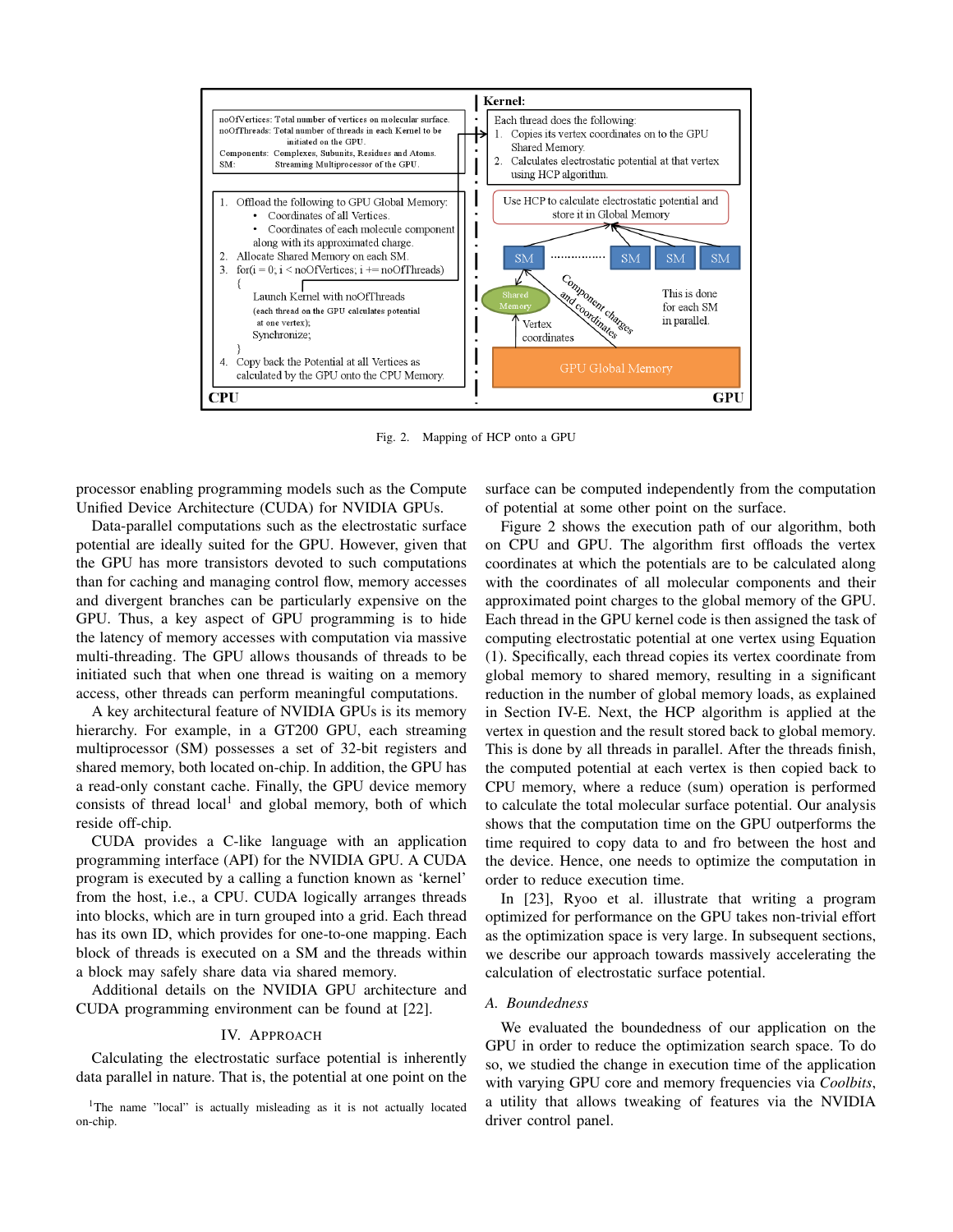In Figure 3a, we freeze the GPU memory frequency at the default value of 1107 MHz and vary the GPU core frequency. As expected, the execution time decreases steadily with the increase in the clock frequency. However, this decrease asymptotes around 550 MHz. Increasing clock frequency further, even over-clocking has no effect on the execution time. Thus, the application is *compute bound* when the clock frequency is 550 MHz or less but *memory bound* thereafter.



To corroborate our claim, we plot Figure 3b, where the GPU core frequency is kept constant at the default value of 602 MHz and the memory frequency is varied. The execution time decreases steadily as the GPU memory frequency increases. In this case, even overclocking the GPU memory (i.e., greater than 1107 MHz) reduces the execution time. Thus, the application is *memory bound* at the default GPU core frequency and the various memory frequencies of the GPU.

Because the application must wait on memory requests to complete and not on the computations to finish, optimizations that reduce the number of global memory accesses would likely improve performance. Optimizations like the use of fast\_math library functions and loop unrolling would not help to improve performance as they merely enable faster computations. Presented below are the optimizations that we performed.

## *B. Reducing Parameter Size*

A limitation of the CUDA GPU kernel is that it restricts the parameter size to 256 bytes. To use HCP, it is required to pass many data structures to the GPU kernel. However, the combined size of pointers to these structures exceeded 256 bytes and hence, it was not possible to pass all the data-structures to the kernel. To overcome this problem, we packed all the necessary data structures in a structure and then passed the address of that structure to the kernel. This not only allowed us to execute the kernel with all the required parameters, but it also reduced the register utilization per thread on the GPU, which in turn, enabled us to launch more threads, resulting in better occupancy of the GPU.

# *C. Reducing Global Load and Store Transactions*

If all threads in a half warp  $2$  access data from contiguous memory locations, though not necessarily consecutive, then the number of memory transactions required is reduced by a factor of 16, hence increasing the bandwidth of global memory [18]. To take advantage of this GPU architectural feature, we transformed all the data structures from arrays of structures to arrays of primitives so that we could have a linear arrangement in memory. Moreover, if all the threads in a half warp access data from only one half of the data segment in memory, then the transaction size is reduced by half.

## *D. Using Constant Memory*

A constant variable should be stored in constant<sup>3</sup> memory rather than global memory. This results in relatively fewer accesses to global memory, hence improving performance. We took advantage of the presence of cache-like constant memory and stored all the constants in it. This optimization technique delivered a *1.2x* speedup over the non-optimized implementation.

### *E. Using Shared Memory*

HCP reuses vertex coordinates for the computation of distance with the molecule component at each approximation level. Therefore, in worst case when no approximation could be applied, same data is accessed four times from global memory. To reduce these memory accesses, we have used shared memory available per SM on the GPU to store the vertex coordinates at which the potential would be calculated by that SM. The percentage reduction in the number of global memory loads due to the use of shared memory with and without HCP approximation is shown in Table I. The number of memory accesses were taken from the CUDA Visual Profiler provided by NVIDIA.

From the table, we note that there is a *50%* reduction in global memory loads for all structures when the potential is calculated without HCP. In this case, coordinates of vertices and that of atoms, are required from the global memory. In order to access the atom coordinates, one has to cycle through the residue groups. Therefore, when we do not use shared memory, the vertex coordinate is loaded twice, once for residue

<sup>2</sup>A "warp" is a group of 32 threads and it is the smallest unit of execution on a NVIDIA GPU.

<sup>3</sup>To be clear, this is the cached constant memory which is chip local, not texture memory.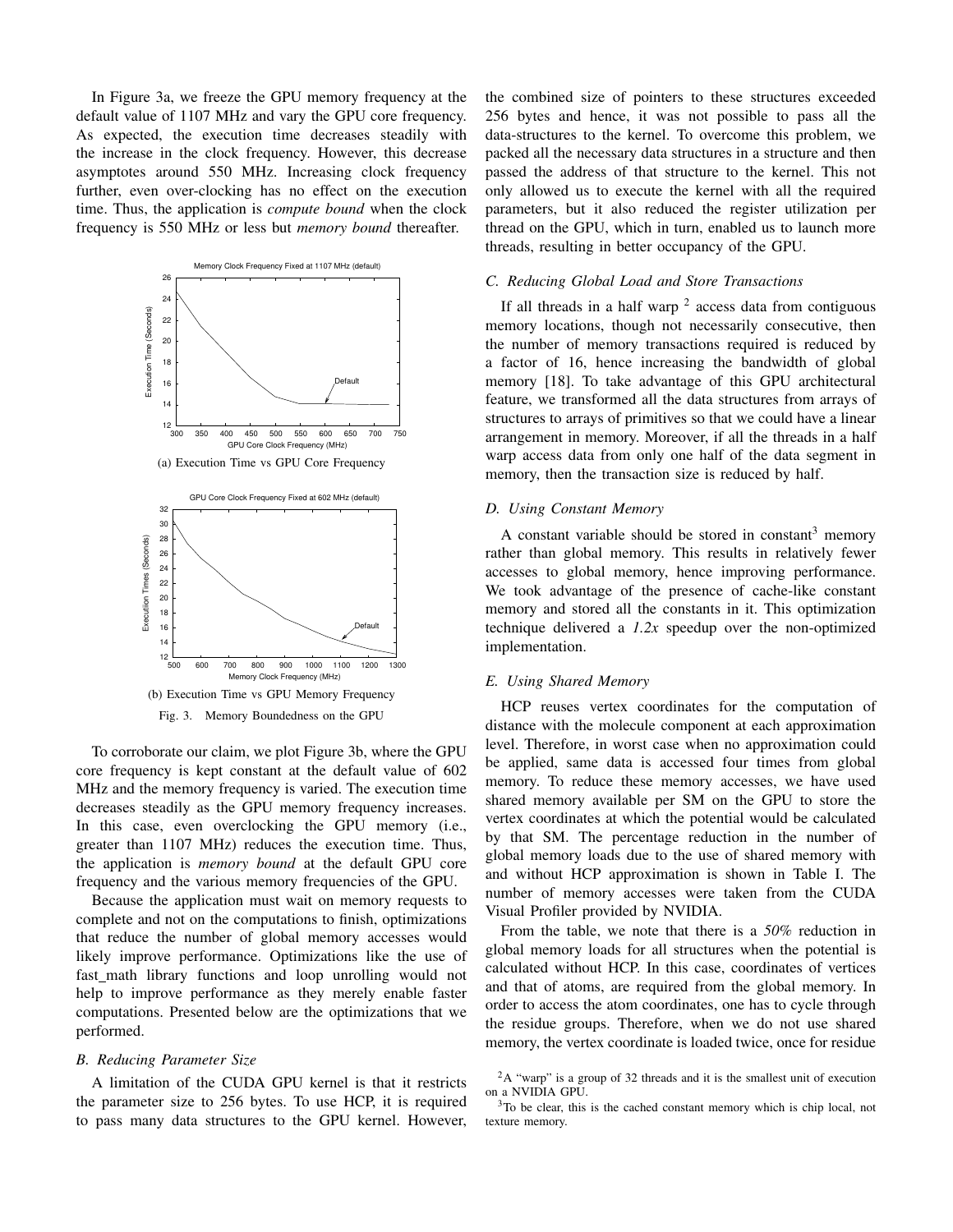and once for the atom, though when shared memory is used, the vertex is loaded only once.

However, with HCP, amount by which the number of loads are reduced varies across structures which can be reasoned as follows. For each structure the effective number of computations to be performed are different. For example, if for a structure, 1st level approximation could be applied use of shared memory restricts the number of global memory loads to one, i.e., copying vertex coordinates from global memory to shared memory. While if shared memory would not have been used, three global memory loads would have been required to copy vertex coordinates at each of the three component levels. From the table, we can guess that least number of components could be approximated in case of virus capsid, thus, maximum percentage reduction. Use of shared memory resulted in providing about *2.7x* speedup over the non-optimized implementation.

TABLE I % REDUCTION IN THE NUMBER OF GLOBAL MEMORY LOADS

| <b>Structure</b>        | <b>Without HCP</b> | With HCP |
|-------------------------|--------------------|----------|
| H Helix myoglobin       | 50%                | 32%      |
| nucleosome core paricle | 50%                | 62%      |
| chaperonin GroEL        | 50%                | 84%      |
| virus capsid            | 50%                | 96%      |

# V. EXPERIMENTAL SETUP

To illustrate the scalability of our implementation, we have used four different input structures with varied sizes. The characteristics of these structures are presented in Table II. The host machine consists of an E8200 Intel Quad core running at 2.33 GHz with 4 GB DDR2 SDRAM. Programming and access to the GPU was provided by CUDA 3.2 toolkit and SDK with the NVIDIA driver version 256.40. We ran our tests on a NVIDIA GTX280 graphics card with GT200 GPU which belongs to compute capability 1.3.

TABLE II CHARACTERISTICS OF STRUCTURES

| <b>Structure</b>              | # Atoms | # Vertices |
|-------------------------------|---------|------------|
| H helix myoglobin, 1MBO       | 382     | 5,884      |
| nuclesome core particle, 1KX5 | 25,086  | 258,797    |
| chaperonin GroEL, 2EU1        | 109.802 | 898.584    |
| virus capsid, 1A6C            | 476,040 | 593.615    |

#### VI. RESULT

In this section, we present an analysis of performance as well as accuracy of our computational kernel on both CPU and GPU platforms. Section VI-A presents the execution times of three different CPU versions and one GPU version; (i) basic serial CPU version, (ii) CPU serial version optimized with -O3 flag of the gnu/gcc compiler, (iii) CPU serial version optimized with *hand-tuned* SSE instructions and (iv) CUDA optimized GPU version. Execution times with and without the use of HCP approximation algorithm are presented. All the numbers presented are an average of 10 runs performed on each platform. For HCP, the 1st level threshold was set to  $10\text{\AA}$  and the 2nd level threshold was fixed at 70 $\text{\AA}$ .

In Section VI-B, we demonstrate how accurate our results are when compared to the CPU implementation.

### *A. Performance*

In Table III, we present the execution times on both CPU and GPU. From the table, we note that for non HCP, speedup of around 2x over basic CPU version is achieved by using the -O3 compiler flag while almost another 2x speedup is obtained when optimized with *hand-tuned SSE*. SSE uses a 128-byte vectorized float data structure which consists of four 32-byte floats, thus, enabling it to perform the same computation on these four floats in parallel. However, there is a hidden cost for vectorizing the code which is why our reported speedup is not close to 4x. When HCP is used, the speedup is only 1.4x because HCP reduces the number of computations to be performed by a large amount, not sufficient to overcome the cost of creation of the vector.

TABLE III EXECUTION TIMES (SECONDS)

|                   |          |          | $CPU (Basic)   CPU (-03)   CPU (-03+SSE)$ | GPU    |
|-------------------|----------|----------|-------------------------------------------|--------|
| Mb.Hhelix non HCP | 0.43     | 0.21     | 0.09                                      | 0.06   |
| Mb.Hhelix HCP     | 0.20     | 0.09     | 0.03                                      | 0.05   |
| nuclesome non HCP | 1376.00  | 657.00   | 371.00                                    | 3.30   |
| nuclesome HCP     | 45.00    | 21.00    | 13.00                                     | 0.24   |
| 2eu1 non HCP      | 21395.00 | 11048.00 | 5752.00                                   | 53.00  |
| 2eu1 HCP          | 223.00   | 110.00   | 73.00                                     | 1.24   |
| capsid_non_HCP    | 62499.00 | 29673.00 | 16921.00                                  | 150.00 |
| capsid HCP        | 115.00   | 50.00    | 44.00                                     | 0.89   |

From the table, we note that the speedup due to GPU alone when compared against non HCP CPU version, is almost constant for all three structures barring Mb.Hhelix. This is due to the fact that Mb.Hhelix is a very small structure and not enough threads are required to be executed on the GPU, resulting in few SMs to remain idle and hence, under-utilizing the GPU. For other structures the threshold of the number of threads to be executed is met and almost similar speedup is achieved for both -O3 and -O3+SSE. The observed speedup is around *200x* and around *110x* respectively.

Total application speedup due to the combined power of GPU and HCP increases with the increase in the size of the structure. Virus capsid has the largest number of atoms among the four, therefore, it reports largest speedup also; *33,000x* in case of -O3 and *19,000x* in case of -O3+SSE. HCP introduces a large number of divergent branches because of a check that has to be performed to apply the approximation. This adversely affects performance on the GPU, recollect that a GPU has more transistors devoted to computation and fewer devoted to managing control-flow as mentioned in Section III-B. As the number of molecular components in the structure increases, the number of computations to be performed also increases and hence, the cost of introduction of divergent branches is more effectively overcome.

For the non\_HCP version of the algorithm, divergent branches do not come into play as all computations are exact